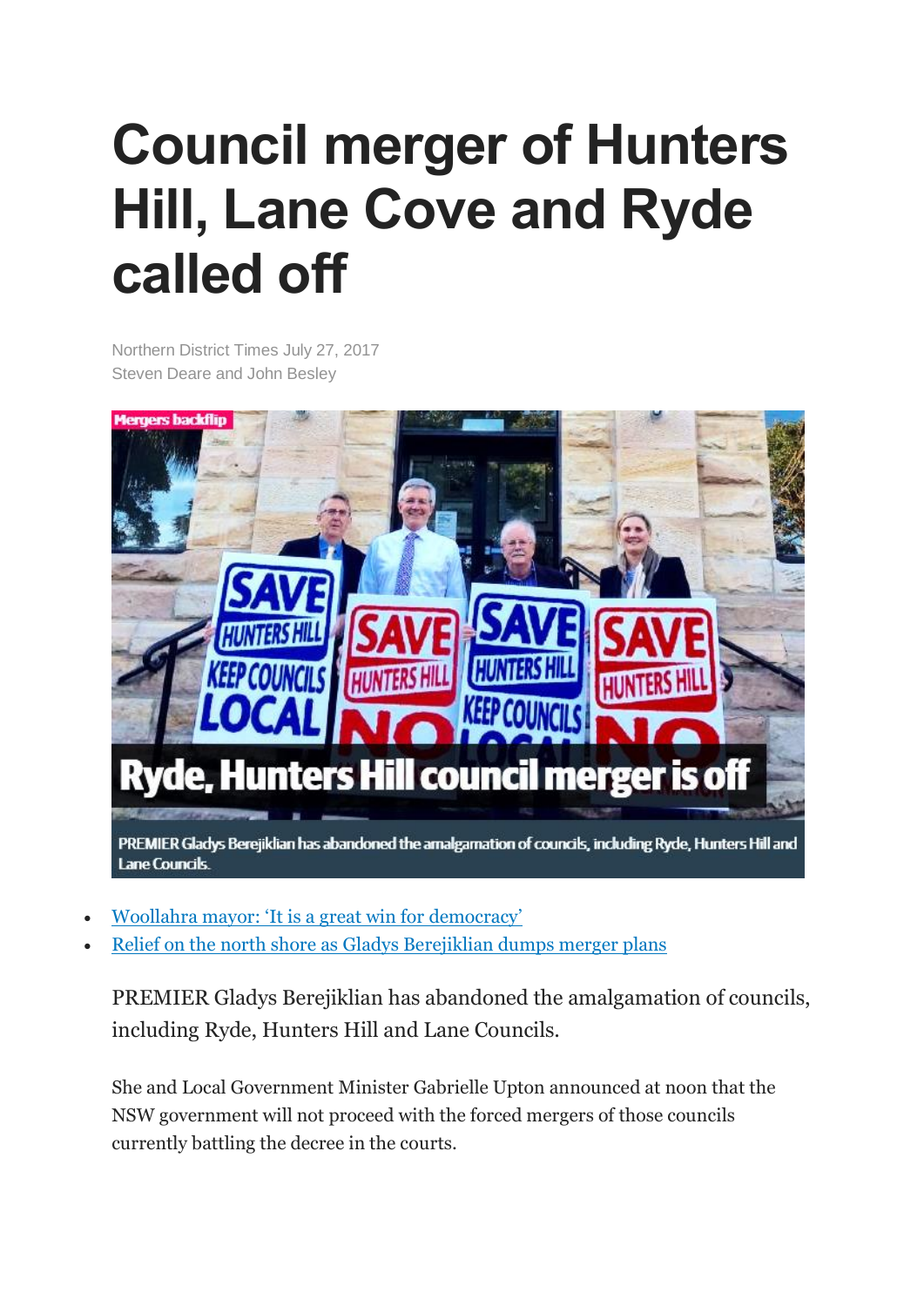Ms Upton said: "Due to the protracted nature of current legal challenges and the uncertainty this is causing taxpayers, those council amalgamations currently before the courts will not proceed.



Ms Berejiklian said: "the Government's merger policy has always been about putting ratepayers first and it has become increasingly clear that certain councils are happy to continue lengthy and costly legal proceedings.

"We want to see councils focusing on delivering the best possible services and local infrastructure to their residents. That is why we are drawing a line under this issue today and ending the uncertainty.

"We are proud of what we have already achieved for local communities in the 20 merged councils, where significant savings and improvements to services and infrastructure have been delivered."

The decision affects more than a dozen councils including Waverley, Randwick, Woollahra, Ku-ring-gai, Hornsby, Mosman, Hunters Hill, Lane Cove, Ryde, North Sydney, Willoughby, Canada Bay, Strathfield and Burwood.

Hunters Hill Mayor Richard Quinn said: "I'm feeling hopefully jubilant but I'm not jumping for joy just yet until the government advises us on how it plans to proceed legally with regard to awarding costs and that sort of stuff. The government announces a lot of things.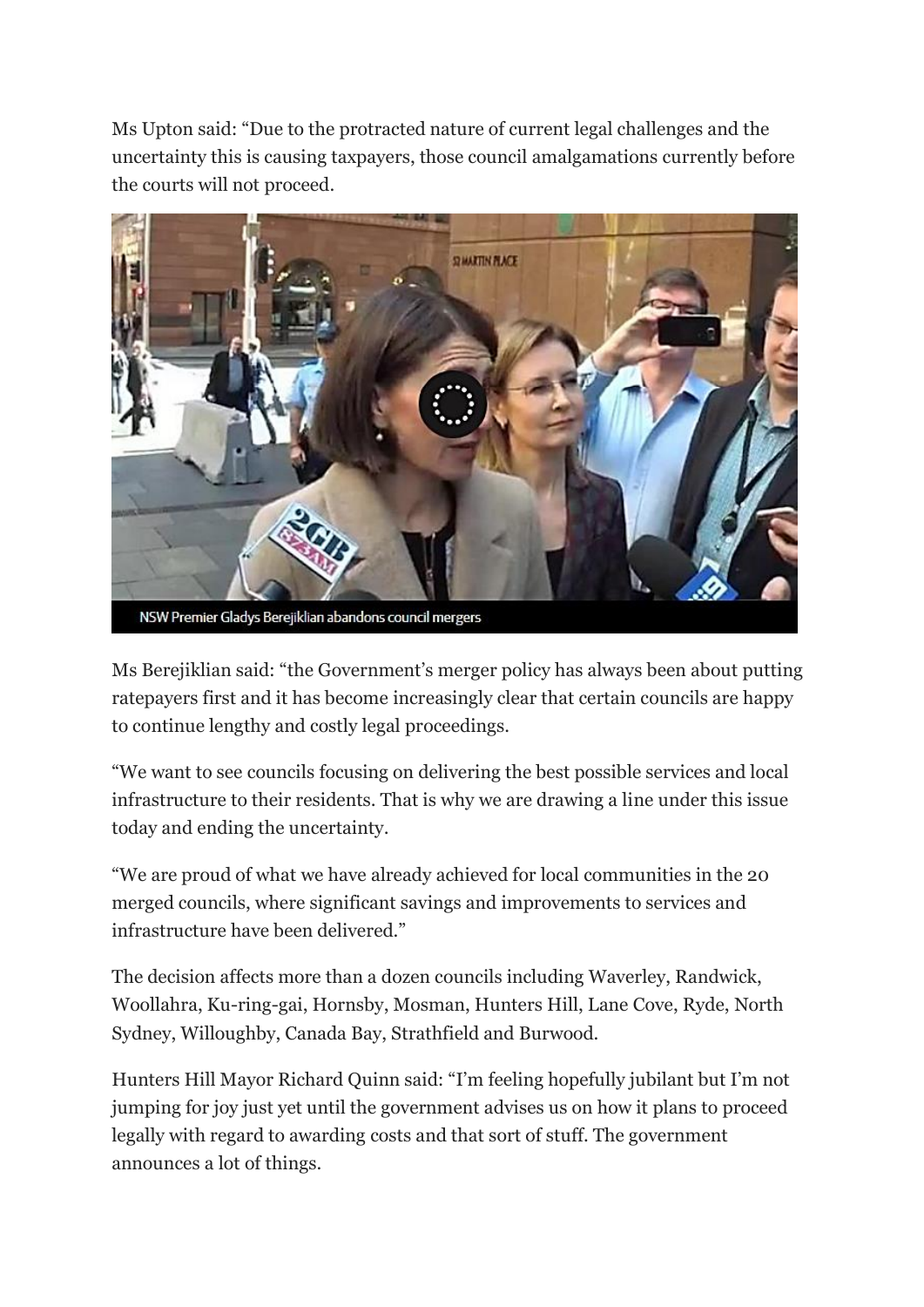

*People at Hunters Hill were particularly strident in their campaign against mergers.*

"We also call on the government to satisfy the polls and plebiscites legislation that has already passed the Upper House."

This would give communities a say in any future forced mergers.

Save Hunters Hill Municipality Coalition co-convenor Ross Williams said: "We're ecstatic. It's a great victory for local communities all over the state. It's a wonderful vindication of what we've been fighting for.

"However, we do have to ask is this really over? The government needs to provide details on covering court costs as well as compensation for time council staff have put into this. They need to guarantee this is the end of the matter and the issue will not return.

"It shows the government has no credibility and they've put the community through heartache over the last five years for no real reason."

Ryde Mayor Bill Pickering was happy to hear the news.

"Ryde has strongly held the position — unanimously among councillors — that we're opposed to forced amalgamations," he said.

"I'm pleased to see our city will remain as is.